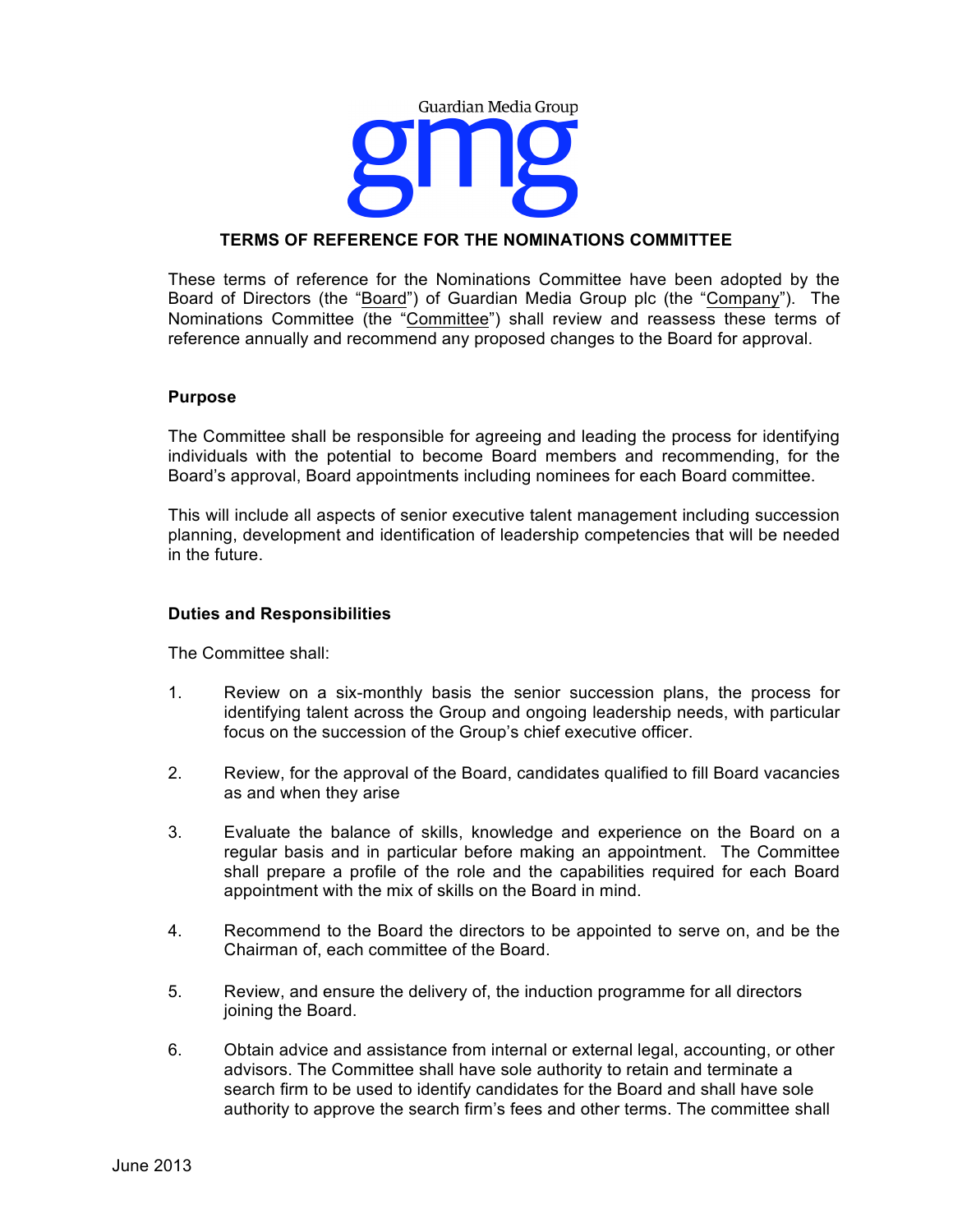also have access to expertise within GMG group for research, consultation and advice on all matters contained in these terms of reference.

- 7. Ensure that a formal letter of appointment is provided to non-executive directors both on appointment and renewal of their appointment which sets out their terms and conditions as well as what is expected of them in respect of time commitment, committee membership and involvement in the Group outside Board meetings.
- 8. Delegate any of its responsibilities to sub-committees as the chairman of the Committee may deem appropriate in its sole discretion.
- 9. Ensure the terms of reference of the Committee will be published on the Company website and made available, on request, from the company secretary.
- 10. Make a statement in the annual report about its activities, the process used for appointments and explain if external advice or open advertising has not been used. The statement will include details on the membership of the Committee and attendance at meetings over the course of the year.
- 11. Fulfil such other duties as may be delegated from time to time by the Board.

### **Membership and Independence Requirements**

All non-executive directors will be members of this committee. To be quorate, the Committee shall consist of no fewer than two (2) members. The members of the Committee shall meet the applicable requirements set out in the UK Corporate Governance Code.

The chairman of the Board or an independent non-executive director shall chair the Committee. It is the responsibility of The Scott Trust to appoint the chair of the Board. Pursuant to this the chair of the Board should not chair the Committee when it is dealing with or discussing the appointment of his or her successor.

Committee members shall be appointed and replaced by the Board.

The group HR director or the Committee's nominee shall be the secretary of the **Committee.** 

#### **Meetings**

The Committee shall meet at least twice a year, or more frequently as circumstances dictate. The Committee shall also meet at least once a year with the chief executive officer.

The Committee chairman may call a Committee meeting upon due notice of each other Committee member at least forty-eight (48) hours prior to the meeting. Two Committee members, acting in person or by proxy, shall constitute a quorum.